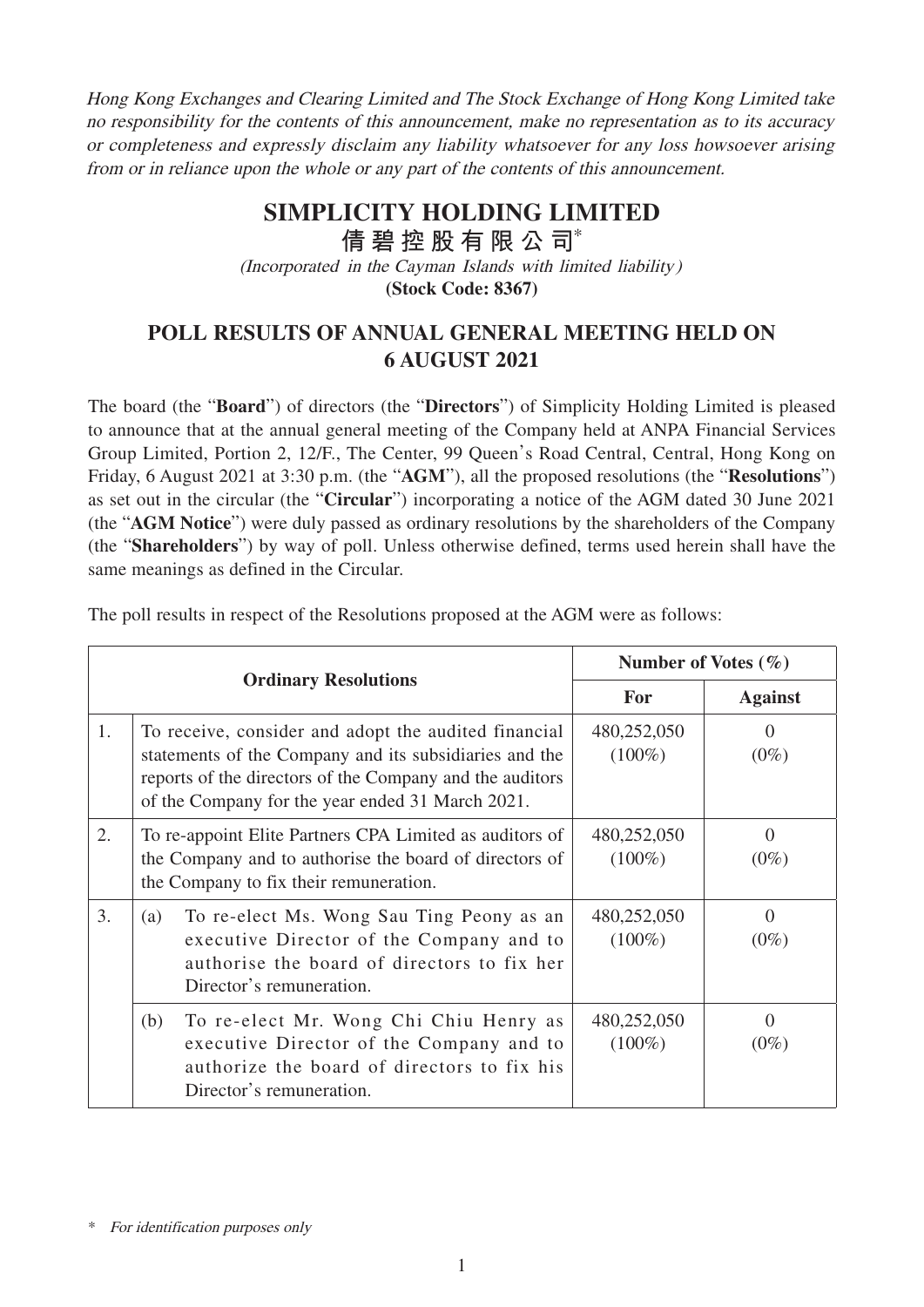| <b>Ordinary Resolutions</b> |                                                                                                                                                                                                                                                       | Number of Votes $(\% )$  |                             |
|-----------------------------|-------------------------------------------------------------------------------------------------------------------------------------------------------------------------------------------------------------------------------------------------------|--------------------------|-----------------------------|
|                             |                                                                                                                                                                                                                                                       | For                      | <b>Against</b>              |
| 4.                          | To grant a general mandate to the Directors of the<br>Company to allot, issue and deal with additional shares<br>not exceeding 20% of the issued share capital of the<br>Company as at the date of passing this resolution.                           | 480,252,050<br>$(100\%)$ | $\Omega$<br>$(0\%)$         |
| 5.                          | To grant a general mandate to the Directors of the<br>Company to repurchase shares not exceeding 10% of<br>the issued share capital of the Company as at the date<br>of passing this resolution.                                                      | 480,252,050<br>$(100\%)$ | $\left( \right)$<br>$(0\%)$ |
| 6.                          | To extend the general mandate granted to the<br>Directors of the Company to allot, issue and deal with<br>additional shares in the share capital of the Company<br>by an amount not exceeding the amount of the shares<br>repurchased by the Company. | 480,252,050<br>$(100\%)$ | $\Omega$<br>$(0\%)$         |

The full text of the Resolutions appears in the AGM Notice.

As more than 50% of the votes were cast in favour of Resolutions no.1 to no.6 as ordinary resolutions, all the Resolutions proposed at the AGM were duly passed by the Shareholders.

As at the date of the AGM:

- (a) The total number of the shares in issue and entitling the holders to attend and vote for or against all Resolutions at the AGM: 960,000,000 shares.
- (b) The total number of shares entitling the holders to attend and abstain from voting in favour at the AGM as set out in rule 17.47A in the GEM Listing Rules: Nil.
- (c) None of the Shareholders stated their intention in the Circular to vote for or against any of the Resolutions at the AGM.
- (d) None of the Shareholders is required under the GEM Listing Rules to abstain from voting on any of the Resolutions at the AGM.

There was no restriction on any Shareholder casting votes on any of the Resolutions at the AGM.

The Company's branch share registrar in Hong Kong, Tricor Investor Services Limited, acted as the scrutineer for the purpose of vote taking at the AGM.

> By Order of the Board of **SIMPLICITY HOLDING LIMITED Wong Suet Hing** Chairlady and Executive Director

Hong Kong, 6 August 2021